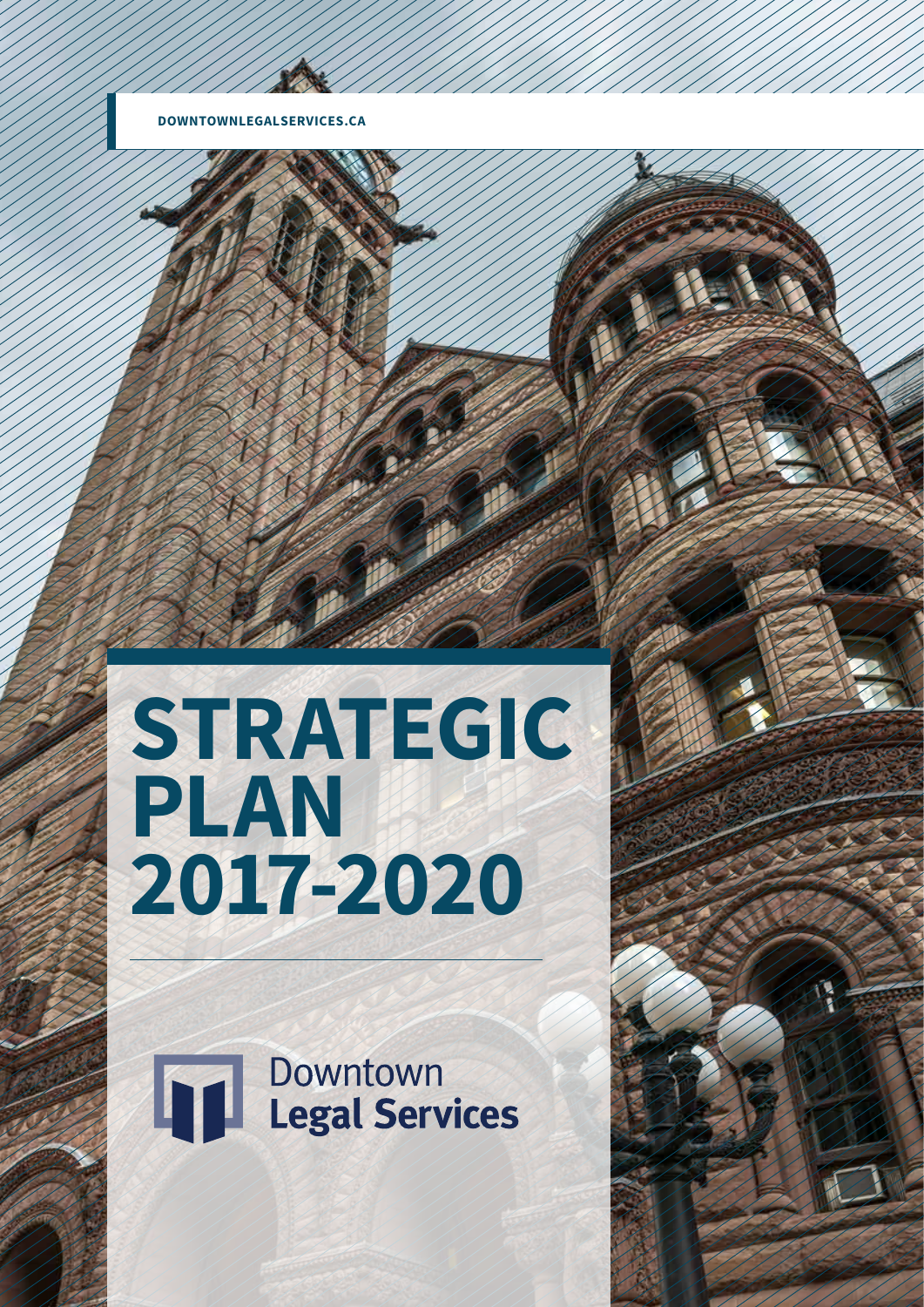

| 05 |
|----|
| 06 |
| 07 |
| 08 |
| 09 |
|    |

*OUR PLANNING PROCESS 08*

**STRATEGIC DIRECTIONS** 

# **STRATEGIC PLAN 2017 - 2020**

#### **OUR WAY FOWARD**

**EXECUTIVE SUMMARY** 

**WHAT GUIDES US** 

**WHO WE ARE**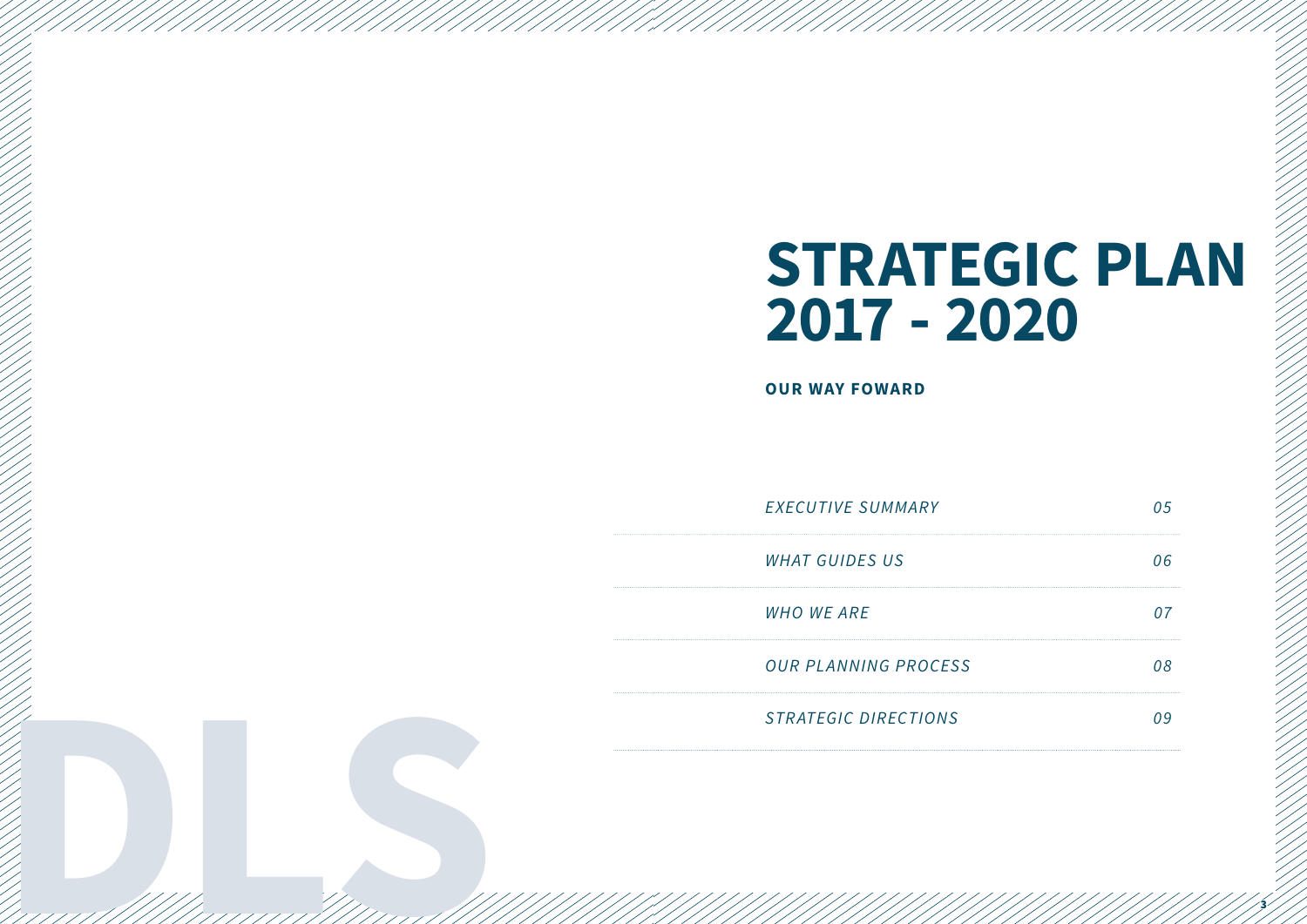Raifinles

As the ranks of people living in poverty across the city multiply, the number of potential clients requiring free legal services continues to grow – the issues become increasingly more complex and the need deepens. Downtown Legal Services (DLS) is faced with the challenge of continuing to stretch its resources to meet these growing demands. We have engaged in this strategic planning process to determine our strategic priorities, objectives and strategies for success, identifying key areas that the clinic can leverage to increase impact and better achieve its mandate.

Since its establishment in 1972, DLS has continued to strengthen its operations and to expand and diversify its services in response to changing community needs. DLS's unique environment - combining expert staff lawyers with teams of bright, energetic law students - creates a dynamic work environment that encourages creative thinking and innovation and enhances the clinic's capacity to take on more complex legal cases and see them through to the end. DLS's partnership with the University's Factor -Inwentash Faculty of Social Work offers an expanded multi-disciplinary 'wrap-around approach' that allows the clinic to provide a more holistic response to clients' complex service needs.

# **2017 2017 2017 EXECUTIVE SUMMARY**

Building on DLS's significant accomplishments and leveraging its strengths, we have identified the following strategic priorities that will guide our work over the next three years. We will:

- 
- 
- 

1. STRENGTHEN ORGANIZATIONAL SYSTEMS AND STRUCTURES

2. DEVELOP AND NURTURE COMMUNITY PARTNERSHIPS

3. INCREASE THE PROFILE OF DOWNTOWN LEGAL SERVICES

DLS continues to provide high quality legal services delivered by dedicated and knowledgeable staff and students. We remain committed to and inspired by the communities of people we serve, including our clients, colleagues and community partners. We look forward to delivering on our strategic priorities.

Sincerely,

Executive Director





The development of the Downtown Legal Services Strategic Plan 2017 – 2020 would not have been possible without the support and insight of the clients who use our services, community partners, fellow clinics and clinicians, the Faculty of Law, Legal Aid Ontario, the University of Toronto Students' Union, our committed staff and our law and social work students.

Special thanks go out to the members of the Strategic Planning Committee – Maia Rotman, Jennifer Fehr, Jennifer Hild, Richard Teicher and Lisa Cirillo.

We are grateful for the ongoing funding provided by Legal Aid Ontario, the Law Foundation of Ontario, the Faculty of Law and students at the University of Toronto.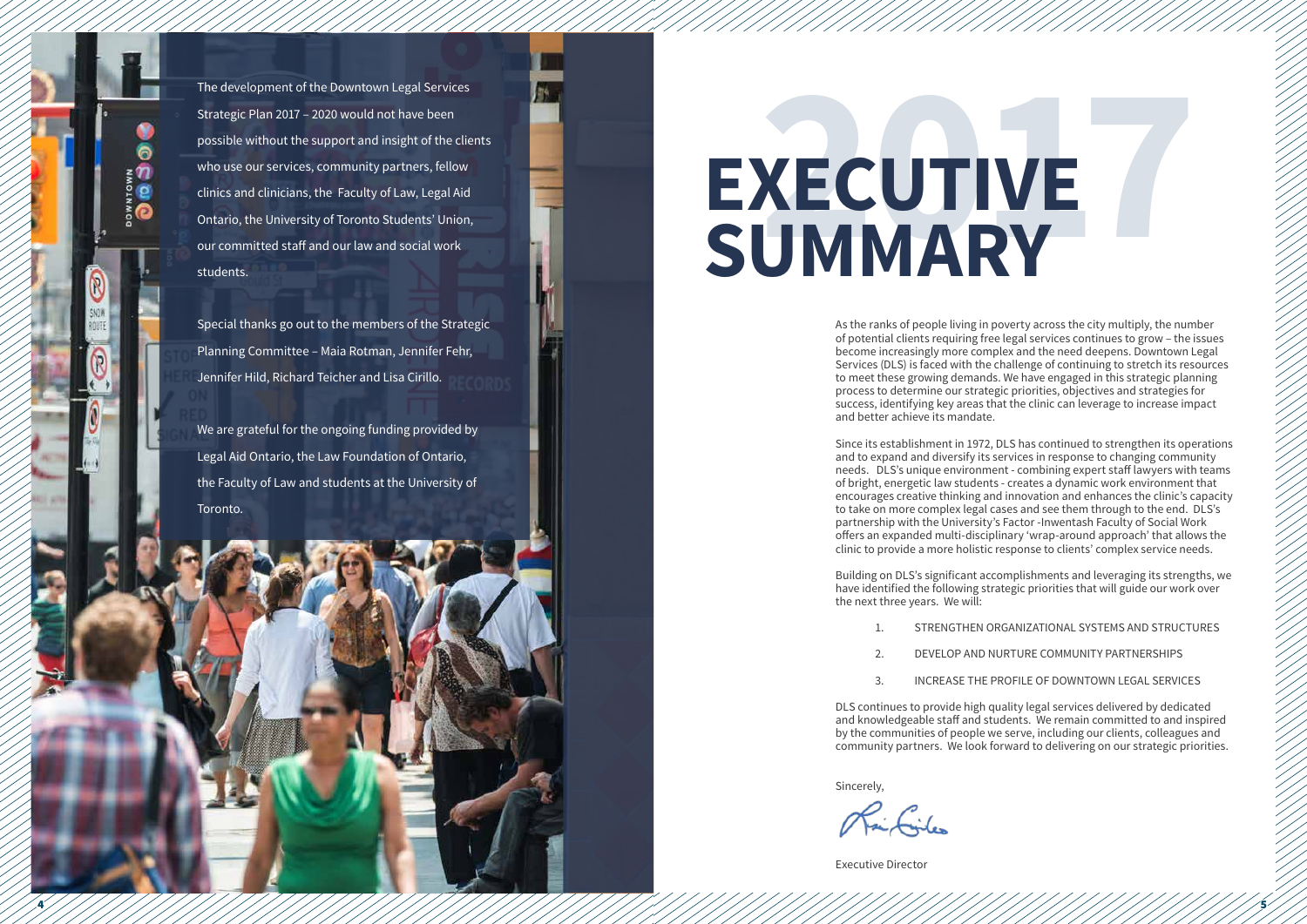7

### **OUR MANDATE**

Downtown Legal Services is the law school's leading public interest clinic and the home of its Public Interest Advocacy clinical education programs. The clinic is governed by a twin mandate: to provide excellent legal services for eligible clients and to provide sophisticated clinical legal education opportunities for students.

## **OUR GOAL**

Our goal is to offer high quality, accessible legal services to underserved client communities in ways that respect their dignity and individuality and that are designed to provide them with practical solutions. Our clinical education programs allow students the opportunity to explore legal principles and policy issues, to critically examine intersections of law and social inequality and to develop a conceptual and empirical understanding of public interest lawyering.

## **WHO WE ARE**

Celebrating 45 years of service to the community, DLS is both a poverty law clinic and a clinical education program, operated by the Faculty of Law at the University of Toronto. Our free legal services are provided by law students, who work under the close supervision of expert staff lawyers. Approximately one hundred and forty (140) law students work at the clinic every year in various capacities.

DLS is located in downtown Toronto, Canada's most populous and diverse city. Despite soaring property values, Toronto has one of the highest poverty rates in the country. Like other legal aid service providers, DLS is challenged daily to find creative ways to stretch its services to serve more people. Most often, these are people who have exhausted all other options for legal assistance.

DLS is a high-volume legal clinic - across all its service areas, it assists approximately two thousand (2,000) clients a year. The bulk of DLS's clientele are low-income residents of Toronto. Due to a unique funding agreement with the University of Toronto student unions, it also provides assistance to University of Toronto students. DLS's current areas of practice include criminal law, employment law, family law, refugee and immigration law, housing law and university affairs. Depending on client needs, these services may include providing advice about the law and the available options, negotiating with the other side and representing clients at trials or hearings.

In addition to individual client services, DLS is committed to community outreach work as a core part of our mandate. We participate in a wide variety of community outreach activities including the delivery of public legal education workshops, participating in community forums and collaborating on advocacy initiatives. In partnership with several community agencies, we also run a satellite clinic program. This program aims to increase the accessibility of our services by locating our students within valued and trusted community agencies across Toronto.

#### **OUR PRINCIPLES**

The work of DLS is rooted in the principles of respect, integrity, accountability, service to community, access, equity, intersectional antiracism and anti-oppression, social justice, innovation, and client-driven commitment to community-based responsive services.

# **WHAT GUIDES US**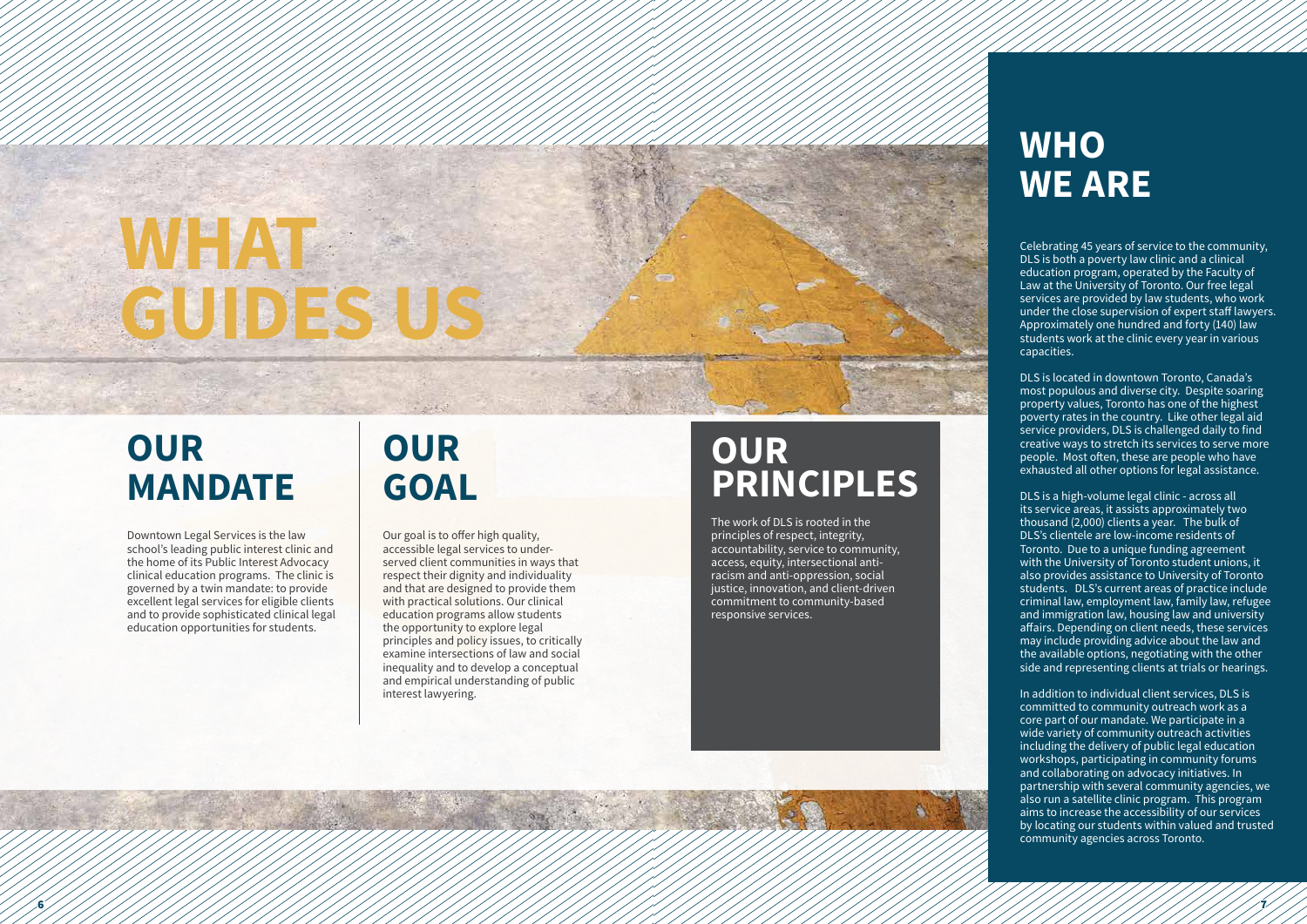- interviews and focus groups with seventy-four (74) individuals and key stakeholders inside and outside of DLS
- a review of internal documents and a selection of recent access to justice literature, and
- external research conducted by the consultants.

9

#### Determining our Strategic Priorities

In May 2016, Downtown Legal Services (DLS) initiated a strategic planning process to determine the clinic's strategic priorities and to develop a strategic plan that will guide us over the next three years.

Adobe Consulting Services was engaged to facilitate this initiative. An environmental scan and SWOT (Strengths, Weaknesses, Opportunities and Threats) analysis process was conducted from June to September 2016. This process included:

• on-line surveys

*TO SUSTAIN AND BUILD OUR PR ACTICE,*  WE HAVE ADOPTED THREE (3) STRATEGIC *PRIORITIES WITH KEY OBJECTIVES AND*  FOURTEEN (14) SUPPORTING STRATEGIES.

In February 2017, DLS staff and the student executive members participated in a day long strategic planning session to confirm the strategic priorities for the clinic and identify what success would look like. The draft strategic plan was crafted in March and approved in May. Over the summer, the clinic developed an Implementation Plan to guide us in achieving these strategic proprieties.

## **OUR PLANNING PROCESS**

# **OUR STRATEGIC DIRECTIONS**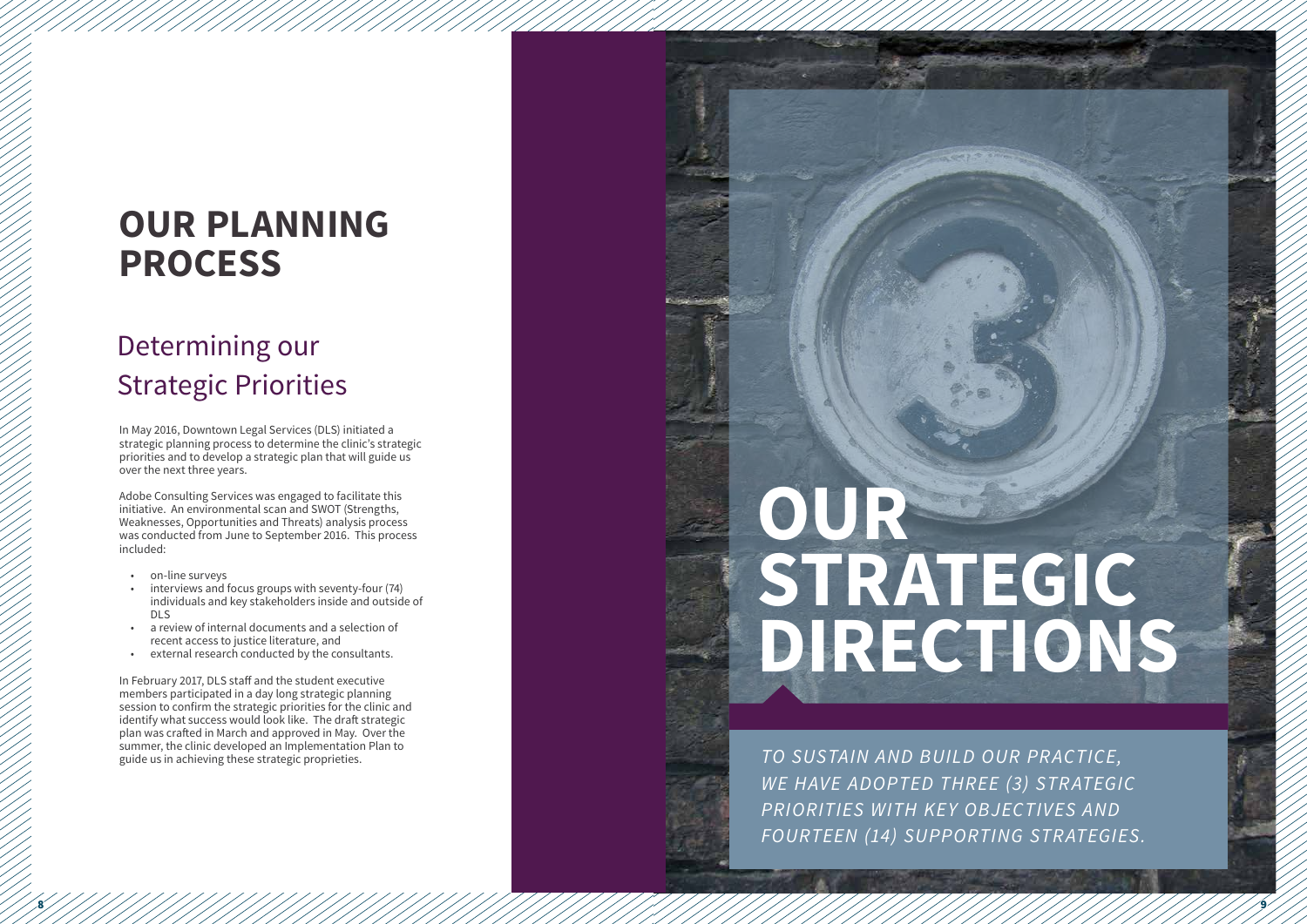DLS recognizes that one of its greatest assets is the passionate and dedicated staff, students and volunteers who provide its critical services. Moving forward, it will be important to build on work related to developing and maintaining a culture of innovation, stream-lined work-flow, workplace health and masterful leadership informed by a new advisory committee that includes broad stakeholder representation.

DLS is committed to continuously improving the quality of services to the community, modelling better service standards and approaches, ensuring a quality learning experience for students and demonstrating the cost-benefit value of services provided.

To support this priority the clinic will adopt evaluation processes that allow us to ensure services and student programs are delivering on the outcomes we have set.



- Conduct an operational review to assess and streamline workflow and strengthen DLS standards of service and internal administrative systems and processes
- Develop and implement evaluation frameworks across clinic programs
- Develop DLS Client Service Standards that apply to Legal Services, Intake and Outreach Activities
- Review, update and edit current training materials in alignment with DLS principles
- Secure resources to allocate dedicated staff time to supervise and direct clinic intake services and the outreach program
- Upgrade technology to better coordinate service delivery
- Develop an Advisory Committee for the clinic that is representative of its important stakeholders, including students, community partners, funders, former clients and faculty

#### **STRATEGIES**

#### **STRENGTHEN ORGANIZATIONAL SYSTEMS AND STRUCTURES**

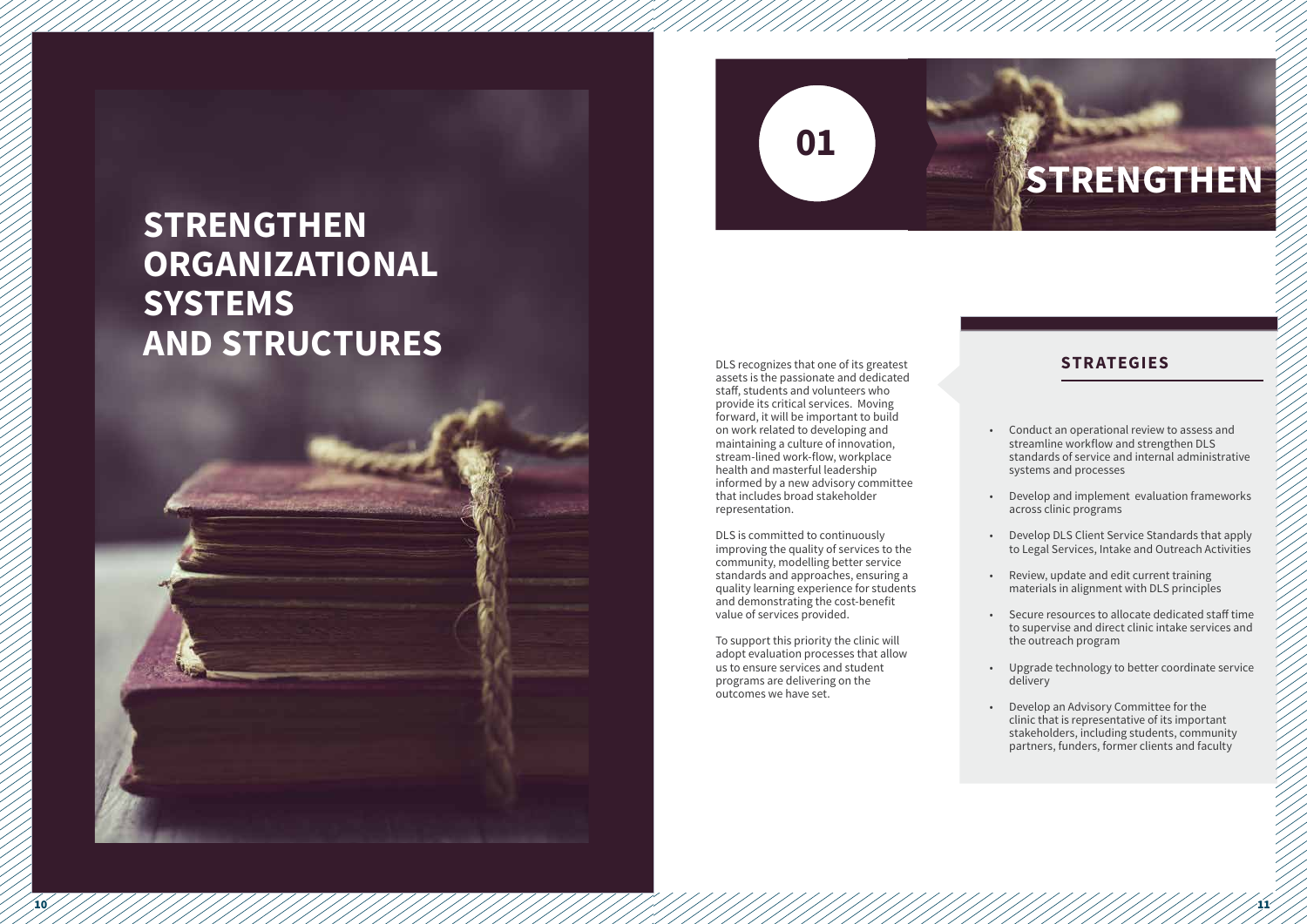DLS's client community stretches across borders and around the globe. The complexity of legal needs and social supports required by these communities continues to deepen.

DLS frequently collaborates with a range of community partners and other legal service providers to expand client access to services. The clinic will continue to strengthen its ability to develop and deliver public legal education presentations to priority communities, in partnership with other services and community based organizations. DLS will pursue a range of ways for the clinic to be an integral part of community efforts, meeting the needs of persons living in poverty.

The ability to be a central actor in the University of Toronto community, with legal partners, and funders is central to DLS's advocacy commitments, sustainability and continued growth.To support this priority the clinic will adopt evaluation processes that allow us to ensure services and student programs are delivering on the outcomes we have set.

## **DEVELOP AND NURTURE**

- Proactively engage in more structured and mutually beneficial community partnerships and service alliances with key organizations
- Enhance our capacity for systemic work, that includes strengthening our ability to do preventive and systemic poverty law work including community outreach, law reform advocacy, test cases and public legal education – to achieve the greatest positive impact for our client communities
- Build on strong funder relations in alignment with a Communication Strategy and seek opportunities to grow and diversify these relationships
- Continue to work effectively and in innovative ways with Legal Aid Ontario and other justice system partners

#### **STRATEGIES**

**02**

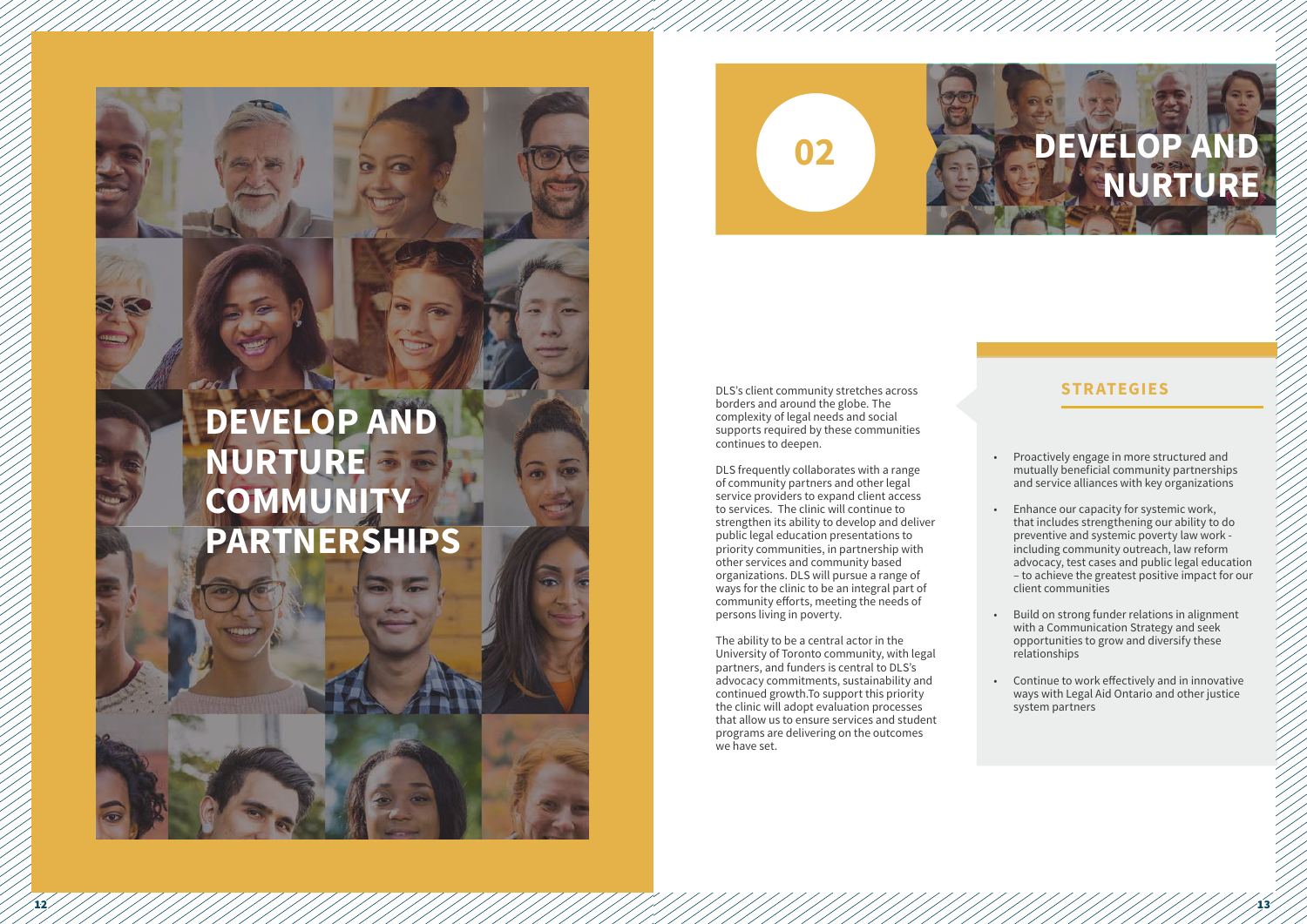- Develop a Communication Strategy for the clinic to maximize communication opportunities with key audience segments in support of achieving identified objectives
- Contribute evidence-based knowledge to strategic advocacy and law reform initiatives
- Document, publish and share information on experiential education in the context of law

#### **STRATEGIES**

14 15

In addition to providing direct legal services to individuals, DLS is committed to contributing on a larger scale. The conditioning on a larger seater. The clinic is a knowledge leader in poverty law and will seek to strengthen its position and ability to contribute expertise to strategic advocacy and law reform activities central to the wellbeing of lowincome and marginalized communities. To do this well, we will need to increase our profile, enabling DLS to strengthen critical relationships with the University of Toronto Faculty of Law, DLS alumni, the media, and sectoral and cross-sectoral community partners. DLS will improve its capacity to communicate with key audiences, facilitating better access for clients, including improved referral relationships.